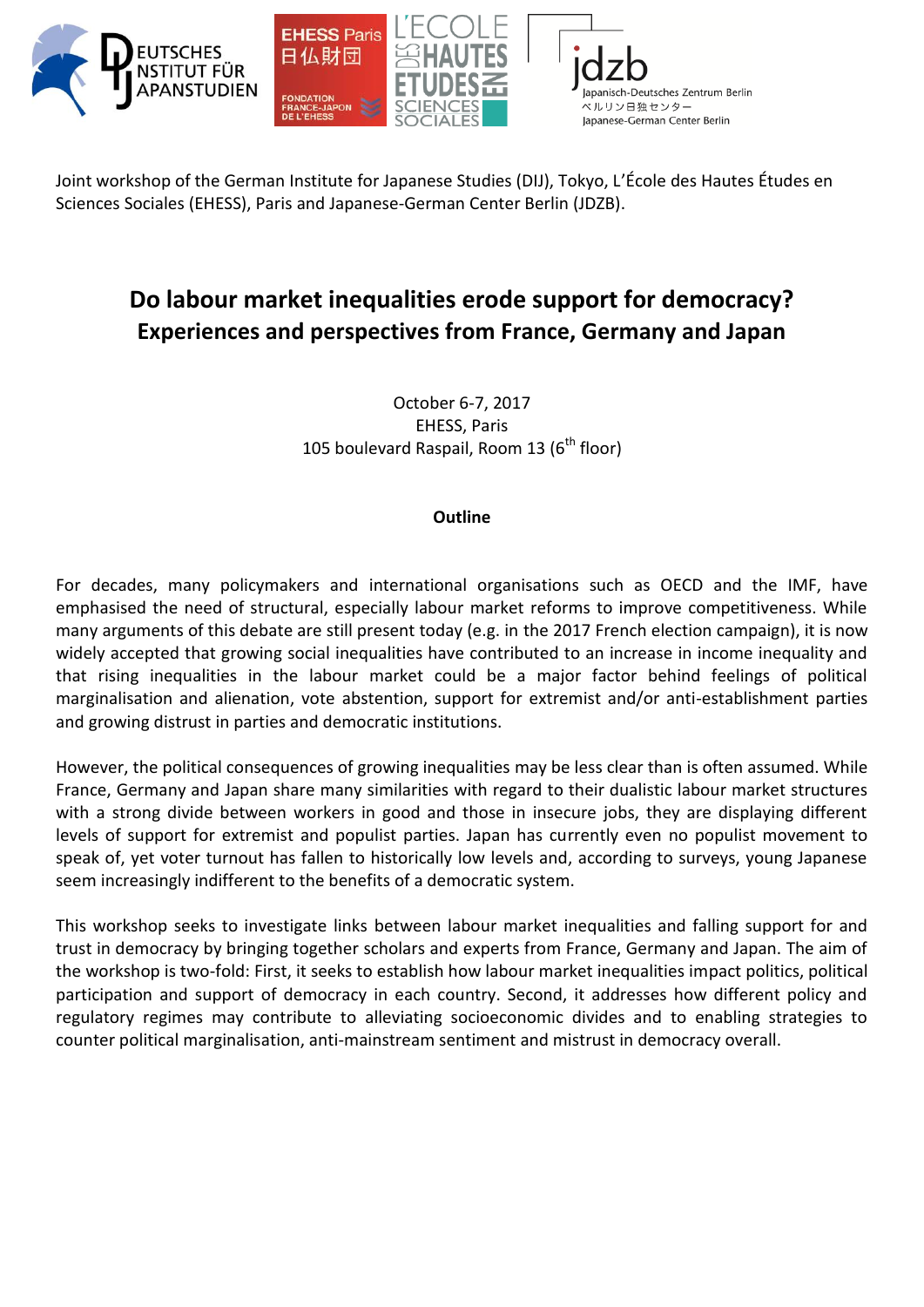| Programme                |                                                                                                                                                    |
|--------------------------|----------------------------------------------------------------------------------------------------------------------------------------------------|
| <b>Friday, October 6</b> |                                                                                                                                                    |
| $9:50 - 10:00$           | Welcome address and introduction                                                                                                                   |
|                          | Sébastien LECHEVALIER (EHESS-FFJ)                                                                                                                  |
|                          | Werner PASCHA (JDZB)                                                                                                                               |
|                          | Franz WALDENBERGER (DIJ)                                                                                                                           |
| $10:00 - 11:30$          | Panel 1: Socioeconomics of labour market inequalities in France, Germany and                                                                       |
|                          | Japan: Structure and consequences of inequality                                                                                                    |
|                          | Speakers                                                                                                                                           |
|                          | Philippe ASKENAZY (CNRS and ENS)                                                                                                                   |
|                          | Hartmut SEIFERT (WSI)                                                                                                                              |
|                          | Koji TAKAHASHI (JILPT)                                                                                                                             |
|                          | Chair                                                                                                                                              |
|                          | Steffen HEINRICH (DIJ)                                                                                                                             |
| 11:30                    | Coffee break                                                                                                                                       |
|                          |                                                                                                                                                    |
| $11:50 - 13:00$          | <b>Discussion panel 1</b>                                                                                                                          |
|                          | Commentator                                                                                                                                        |
|                          | Shruti SINGH (OECD)                                                                                                                                |
| 13:00                    | Lunch break                                                                                                                                        |
| $14:30 - 16:00$          | Panel 2: Labour market inequalities and falling support for democracy: How<br>strong is the link? Which factors explain inter-country differences? |
|                          | Speakers                                                                                                                                           |
|                          | Bruno AMABLE (University of Geneva)                                                                                                                |
|                          | Steffen HEINRICH (DIJ)                                                                                                                             |
|                          | Toru SHINODA (Waseda University)                                                                                                                   |
|                          |                                                                                                                                                    |
|                          | Chair                                                                                                                                              |
|                          | Sébastien LECHEVALIER (EHESS)                                                                                                                      |
| 16:00                    | Coffee break                                                                                                                                       |
| $16:20 - 17:20$          | <b>Discussion panel 2</b>                                                                                                                          |
|                          | Commentator                                                                                                                                        |
|                          | Toru YOSHIDA (Hokkaido University)                                                                                                                 |

| Programme                  |                                                                                                                       |  |
|----------------------------|-----------------------------------------------------------------------------------------------------------------------|--|
| <b>Saturday, October 7</b> |                                                                                                                       |  |
| $9:30 - 12:30$             | Panel 3: Can labour market policy and regulation restore trust in democracy?                                          |  |
|                            | Panel discussion with all participants                                                                                |  |
| 11:00 (Coffee break)       | Introductory comments<br>Steffen HEINRICH (DIJ)<br>Franz WALDENBERGER (DIJ)<br>Chair<br>Sébastien LECHEVALIER (EHESS) |  |
| $12:30 - 12:45$            | <b>Concluding remarks</b>                                                                                             |  |
|                            | Sébastien LECHEVALIER (EHESS)                                                                                         |  |
|                            | Werner PASCHA (JDZB)                                                                                                  |  |
|                            | Franz WALDENBERGER (DIJ)                                                                                              |  |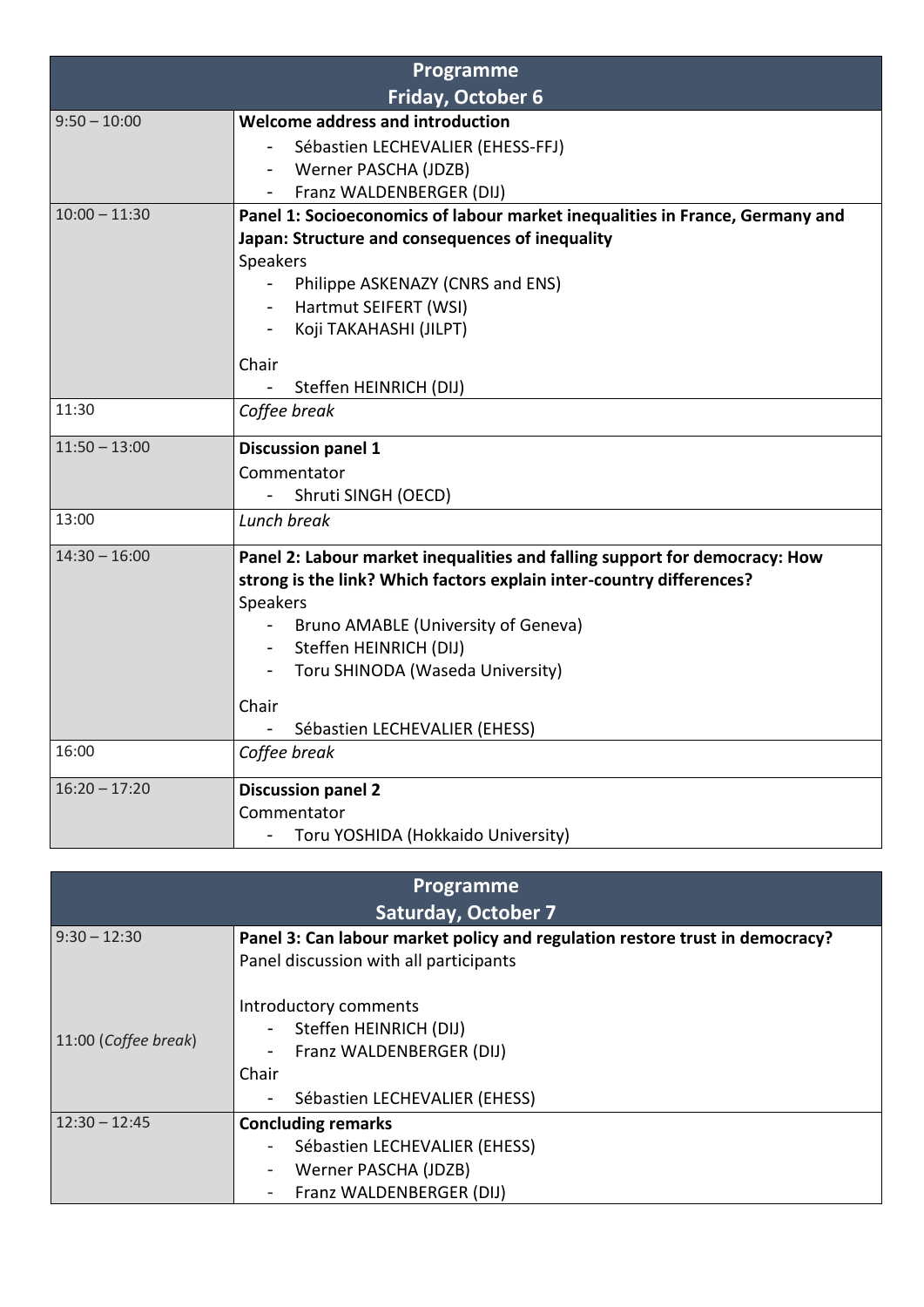## **Speakers**



**Bruno Amable** is Professor of Economics at the University of Geneva. After having worked on technological change, competitiveness and growth, he directed his research towards comparative capitalism, institutions, institutional complementarity, and hierarchy. His current research focuses on the political economy of institutional change and the causes and consequences of institutional change in modern developed economies.



**Philippe Askenazy** is a French economist, Senior Researcher at CNRS and researcher at the Paris School of Economics and ENS. He is also a columnist for the daily Le Monde. His main research interests focus on working conditions, labour policy and firm performances. They include theoretical and empirical studies on organizational and technical changes, occupational health and safety or the future of low-wage jobs.



**Steffen Heinrich** is Senior Research Fellow and head of the social science section at the German Institute for Japanese Studies (DIJ). He is a political scientist with research interests in comparative welfare state research and the politics of structural labour market reforms. His current research focuses on the political implications of employment diversification in Japan, the politics of minimum wage reforms and the role of regulation as functional equivalent to traditional social policy.



**Sébastien Lechevalier** is Founding President of the FFJ and Professor at the EHESS. Being an expert on the Japanese economy, he was previously a visiting researcher at the Maison Franco-Japonaise in Tokyo, Hitotsubashi University and the University of Tokyo. He is a specialist of the Japanese economy and his research interests include inequalities, corporate diversity, and institutional change.



**Werner Pascha** is Professor of East Asian Economic Studies/Japan and Korea at the Mercator School of Management, and director of the Institute of East Asian at the University of Duisburg-Essen. He is Vice-President of the Japanese-German Center Berlin (JDZB). His research interests include the political economy of institutional change in Japan and Korea, and international economic relations of the region.



**Hartmut Seifert** is Senior Research Fellow at the Institute for Economic and Social Research, Hans Böckler Foundation (WSI, Düsseldorf). His main fields of research are labour market policy, working time policy, economic development and employment. He has published extensively in these areas and acts in an advisory role for a number of government bodies.



**Toru Shinoda** is Professor of comparative labour politics at the Faculty of Social Sciences at Waseda University in Tokyo, Japan. His research focuses on labour history and labour politics.